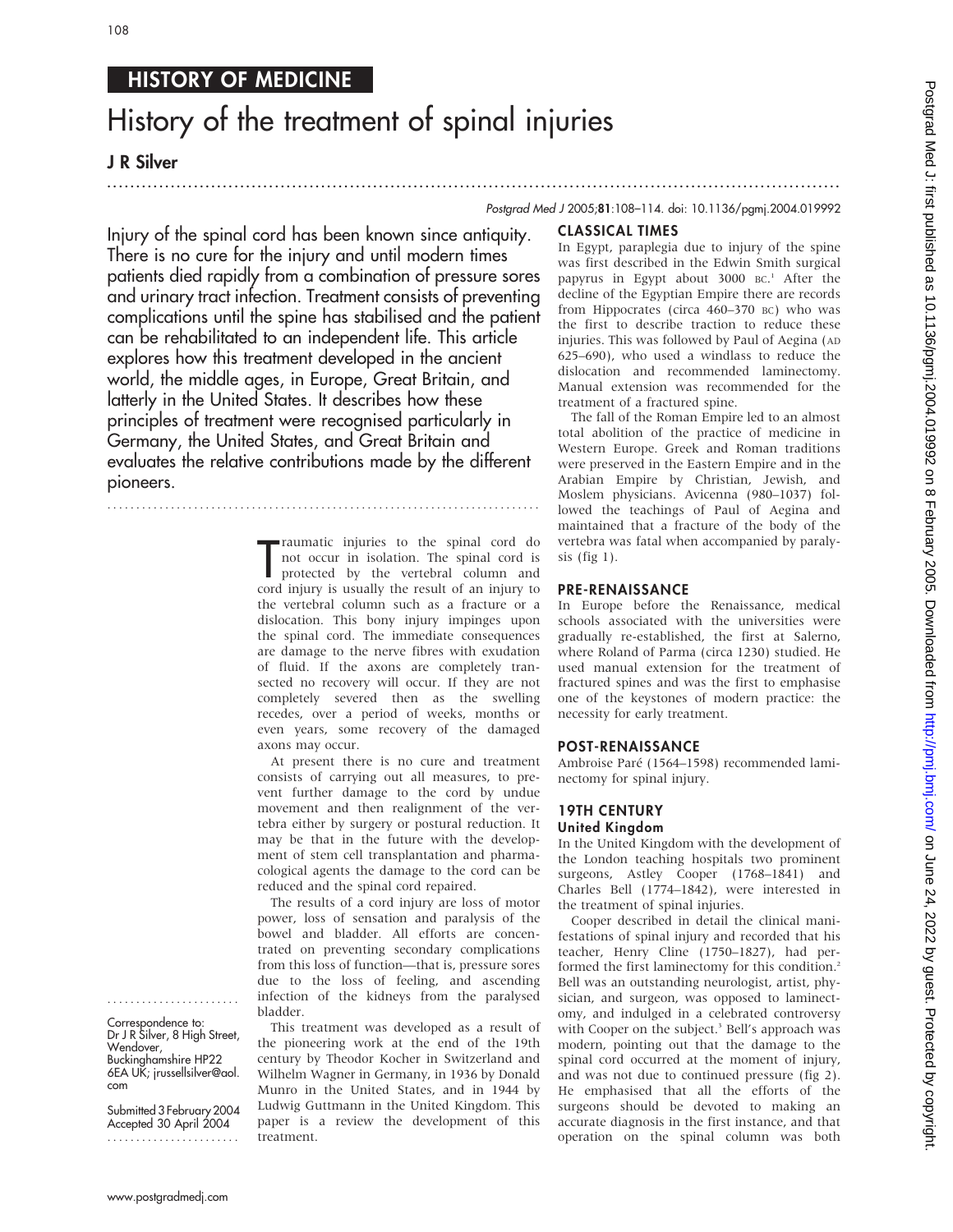

Figure 1 Reduction of a dislocation of the spine when the physician stands upon the gibbosity with his heels, Avicenna 980?–1037, (Bennett, 1964). Reproduced with kind permission from Kluwer Academic/Plenum Publishers.

dangerous and useless. He also pointed out that, in cases of paraplegia, death was attributable to the retention of urine and subsequent inflammation of the renal tract. This is the first mention of renal failure being a cause of death. Bell's views received wide acceptance in Britain.

There was little advance in treatment throughout the 19th century but there was a better understanding of the pathological sequelae. Renal failure remained the main cause of death. Thomas Curling (1811-1888)<sup>45</sup> described the suppurative consequences of paralysis of the bladder on the kidneys, and pointed out that the survival time was proportional to the severity of the infection. Sir William Gull (1816–1890),<sup>67</sup> William Thorburn (1861–1923),<sup>8</sup> and Charles Fagge (1838–1883) $^{\circ}$  also drew attention to the consequences of renal suppuration in this condition.

#### Germany

The first successful account of the management of spinal injuries was by Wilhelm Wagner (1848–1900) a general surgeon working alone in a small workers compensation hospital, Königshütte Hospital in Upper Silesia, where he spent his whole career (fig 3). He developed the practical treatment of spinal injuries and demonstrated how patients could and should be treated.

He wrote a book with his former pupil, Paul Stolper (1865– 1906), on injuries of the spine and spinal cord.<sup>10</sup> This dealt with every aspect of the subject. He started with anatomy of the spinal column, pathology of injury, the mechanism of injury, the symptomatology, and practical treatment including the indications for surgery. He understood the necessity of relieving pressure in preventing pressure sores and was concerned to prevent subsequent deformity. He identified six major problems: sepsis from pressure sores; treatment of cervical fractures; post-traumatic syringomyelia; infection of the chest; stones in the kidneys leading to sepsis of the renal tract; and the necessity of immobilising patients in bed until the fracture healed.

The textbook is remarkable in its breadth of vision and its emphasis upon such commonplace but vital aspects of treatment as how the patient should be transported and nursed. Particular attention was paid to the pressure points and positioning of the patient. Water beds were used. He emphasised the need to prevent soiling of the mattress in incontinent patients. For doubly incontinent patients special beds were designed, such as those used for cholera patients, with a bucket underneath that could be removed. Once the fracture had healed the patient was mobilised and put into a bath.

The object of treatment of the spine was to establish bony union. Wagner was opposed to operative treatment on the spine and recommended that radiographs should be used to estimate the position of the fracture. He recommended palpation of the kyphus to reduce a dislocation. He described in detail how a dislocated cervical spine could be reduced. He devoted pages to the description of how the bladder should be managed.

Wagner treated patients with spinal injuries and was able to mobilise them. He gave opinions in court about their life expectancy so they were probably returning home. It is remarkable that he carried out all this work alone in a municipal hospital without an academic position.

At the same time, Theodor Kocher (1841–1917), professor of surgery at Bern was also interested in spinal injuries.<sup>11</sup> He carried out extensive research but his work was mainly on an anatomical and physiological basis. It is impossible to determine from his writings how many patients with spinal injuries he treated and whether they were successfully discharged home.

The textbooks by Kocher (1896) and Wagner and Stolper (1898) became the standard reference work and were referred to by subsequent writers.

#### FIRST WORLD WAR

Until the advent of the first world war spinal injury cases were few in number and it took surgeons many years to collect a series of cases. It was the first world war that served as the catalyst for the concept of the modern management of spinal injuries. Three of the belligerents, the United Kingdom, Germany, and France, faced with overwhelming numbers of casualties established spinal units that showed remarkable similarities.

They were all staffed by a multidisciplinary team. Surgeons, urologists, and neurologists worked together. One unit in Germany had a ward solely devoted to pressure sores. They all emphasised the vital necessity of teamwork, regular turning, and the need to give primacy to nursing care and physiotherapy but this did not take place as many patients developed pressure sores and severe sepsis. The importance of collaborative work and teaching was recognised and they all held meetings to discuss problems. Major sources of concern were whether a laminectomy should be performed and whether the bladder should be drained by continuous drainage or intermittent catheterisation. All the papers from that time reported high mortality.

#### BETWEEN THE WARS

At the end of the first world war the casualties ceased. The military hospitals closed down and along with them the acute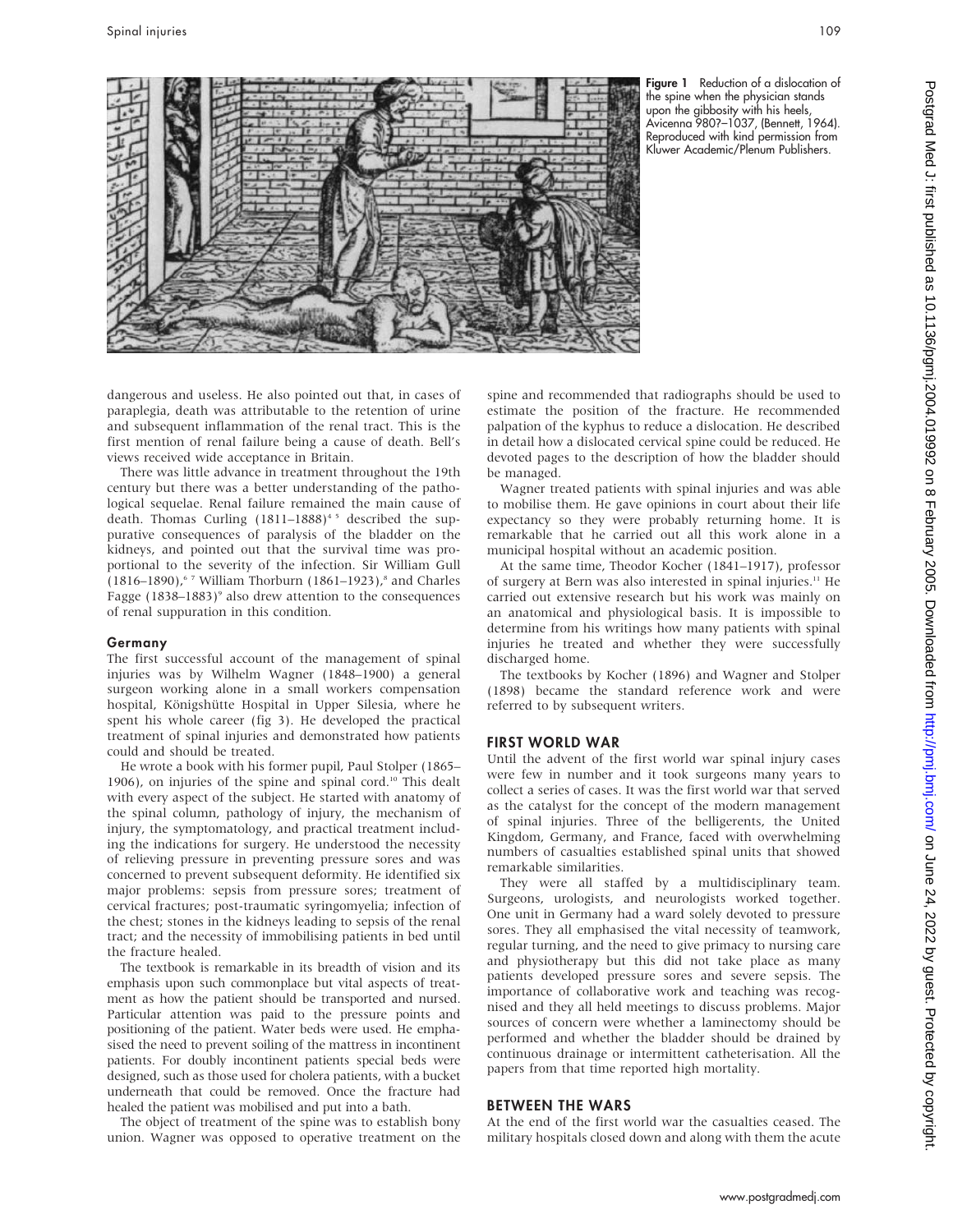

Figure 2 This beautifully drawn picture of the vertebral column by Sir Charles Bell shows the pathology of spinal cord injury. The damage is anterior and he emphasises the futility of trephining posteriorly (Bell, 1824). Reproduced with kind permission from Kluwer Academic/Plenum Publishers.

spinal units. The physicians and surgeons returned to their general practice of neurology and neurosurgery and in the United Kingdom those patients who survived were looked after on a custodial basis at the Royal Star and Garter Home, on a 20



Figure 3 Wilhelm Wagner (1848-1900). This is the only illustration of Wagner from a commemorative plaque (Ljunggren and Buchenfelder, 1989). Reproduced with kind permission from Kluwer Academic/ Plenum Publishers.

bedded unit annexed to Queen Square, and at a home run by the Not-forgotten Association at Clapham Park.12 There is no record of the units continuing in France or Germany.

#### THE MODERN ERA

At the beginning of the 20th century Germany was dominant intellectually, economically, and medically in the world. The logical place for the evolution of spinal injury management would have been in Germany. They already had fine spinal units for the treatment of servicemen injured in the first world war but this did not take place.

With the rise of the Nazis to power there was an attack upon hospital medicine and medical training. Marching and political indoctrination assumed a place in the syllabus at the expense of scientific training. Jewish doctors were expelled from their posts and eventually from Germany itself.<sup>13</sup>

The development of the treatment of spinal injuries shifted to the United States of America.

#### THE UNITED STATES

Charles Frazier (1870–1936) had looked after spinal injury patients in the first world war and wrote a book on the subject.<sup>14</sup> This book is not just a historic document but a major textbook. It is not clear how many of these patients Frazier treated, whether they were in separate neurosurgical beds, in general wards, or on a spinal unit. His comprehensive survey quoted not only his own cases, but also a total of 717 cases of spinal injuries from the world literature. The work involved in translating German and French papers (he quotes Wilhelm Wagner in four different sections), and the detailed statistical analysis on results of surgery, prognosis, life expectancy, discharge home and work, make this a formidable source of information and very humbling. He was opposed to surgery but he only devoted a page and a half to physical management.

Donald Munro (1889–1973) was acknowledged by his contemporaries to be the father of the treatment of paraplegia. He set up the first effective treatment centre for spinal injuries at the City Hospital in Boston.

Munro had been Frazier's assistant in 1916 at the Augustana Hospital, Chicago. In 1919 he was appointed to the Boston City Hospital on the general surgical staff. He was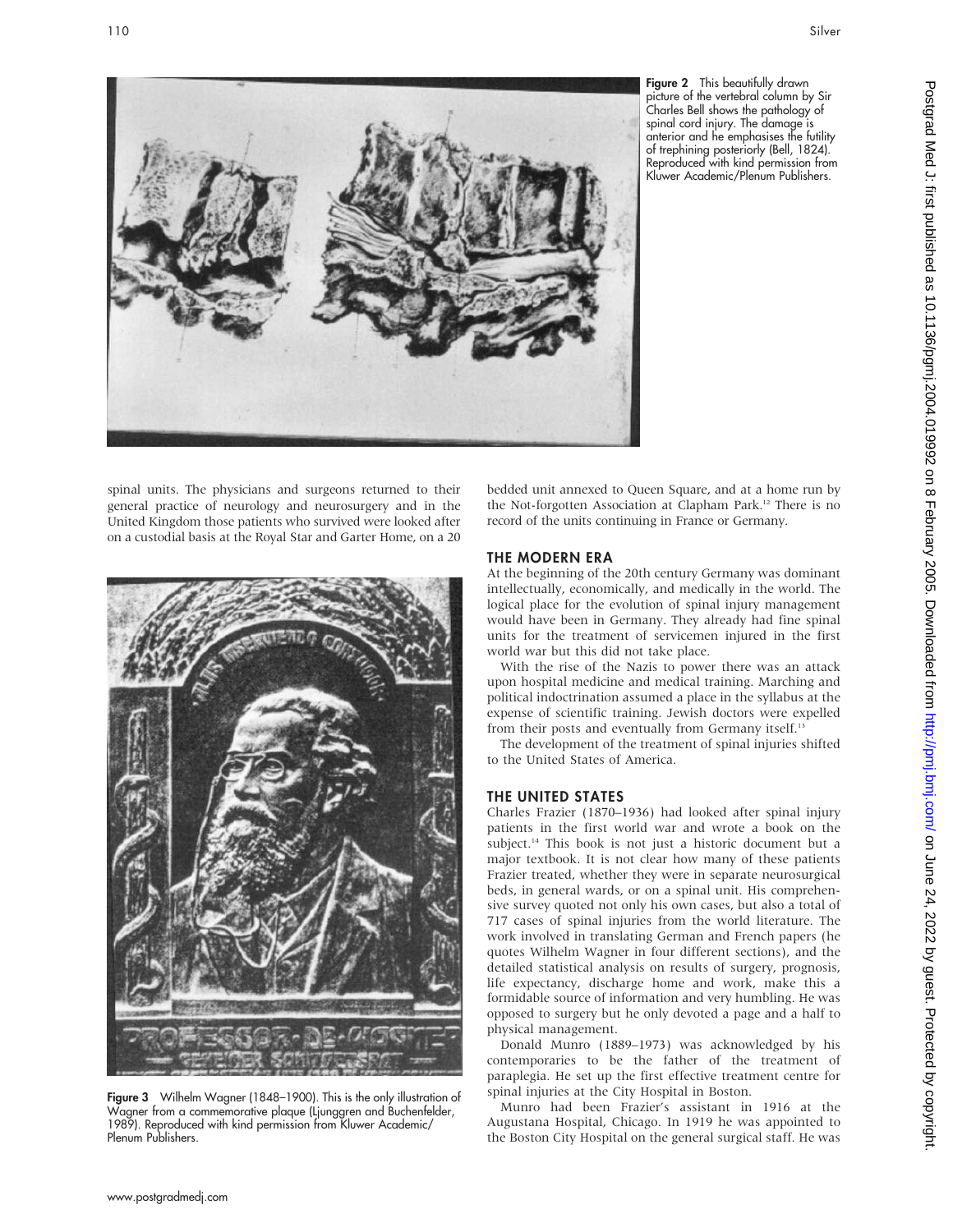

Figure 4 Guttmann at his happiest teaching in the Physiotherapy Department at Stoke Mandeville Hospital. Reproduced with kind permission from Kluwer Academic/ Plenum Publishers.

primarily occupied in administering anaesthesia to other surgeons' private patients. In 1929 he took charge of the surgical part of the neurological unit in conjunction with Dr Abraham Myerson (1881–1948) and Dr Stanley Cobb (1887–1968). That service expanded.

Boston City Hospital was under the shadow of a superb neurosurgical service rendered by Harvey Cushing at the neighbouring Peter Bent Brigham Hospital.

Harvard Medical School serviced three hospitals: Massachusetts General, Peter Bent Brigham, and the City Hospital. At that stage the feeling at Harvard was that they should set up an academic unit. All this work was being done by the neurosurgeons and neurology did not have the same standing as neurosurgery.

The Harvard Neurological Unit at Boston City Hospital was founded to fill this gap funded by the Rockefeller Foundation. The unit was built as a research orientated department with a staff primarily of full time academics. Dr Stanley Cobb was chosen to be its first director.

Munro was appointed professor of neurosurgery. He pursued his studies and researches on traumatic injuries of the brain and spinal cord. He realised that more than half of neurosurgical admissions were the result of trauma. The City Hospital was paid for by public taxes and it was responsible for trauma cases. Treatment was consumer driven.

Munro realised that these patients could be successfully treated. His doctrine is the cornerstone of modern treatment of spinal injuries:

''…no matter how extensive the paralysis may be in such a patient and provided only that he has full use of his hands, arms and shoulders, ambulation, with infallible 24 hour control of bladder and bowel (without the need of a urinal or other artificial aid)—as well as that degree of overall rehabilitation that comes only with the ability to lead a normal social and work life within the limits imposed by the necessary use of braces and crutches—is well within the possibilities of present-day treatment".<sup>15</sup>

He emphasised that care of the bladder was paramount and would not countenance genitourinary sepsis in his service. He developed the Munro method of tidal drainage.

He recognised, in a forthright dogmatic way, that the patient's skin had to be protected from getting pressure sores. He said pressure sores always antedated bedsores. The former developed because of prolonged weight bearing on bony prominences and of maceration of the horny layers of the skin. The latter followed because of interference with the skin-vascular reflexes. According to Munro the best treatment of bedsores was prevention and this should be accomplished by keeping the patient constantly dry and never allowing him to lie in a wet bed and turning the patient every two hours night and day.

He believed that the treatment of the patient's spine was of only secondary importance, and that no effort should be made to reduce a fracture by operation, but that gentle traction should be used to replace the vertebrae.

Munro took a holistic approach to the overall management of the spinal injury patient. He recognised the virtues of physiotherapy in mobilising patients, was willing to carry out rhizotomies to eliminate spasm, and was a strenuous advocate of returning patients home to a wheelchair life.

He realised the financial implications of spinal injury. This problem was overcome by funding from the Liberty Mutual Insurance Company of Boston who arranged to concentrate those patients they were responsible for at the Neurosurgical Unit at Boston City Hospital. Patients were seen by nurse counsellors and were treated by genitourinary consultants, all paid for by the insurance company.

Rehabilitation led to healthy patients who could care for themselves, were able to lead active social and work lives, and had regained their self respect. For the insurance company rehabilitation of spinal patients led to financial benefits in the long term because of a reduced need for care.

Munro was a forceful, inspirational writer, teacher, and prophet who profoundly influenced civilian doctors throughout North America and, when America became involved in the second world war, doctors in the American armed forces. A successful series of veterans hospitals were set up in the United States where spinal patients were treated. The leading hospital was established at Long Beach, California headed by Ernest Bors (1900–1990). Munro also influenced Sir Ludwig Guttmann.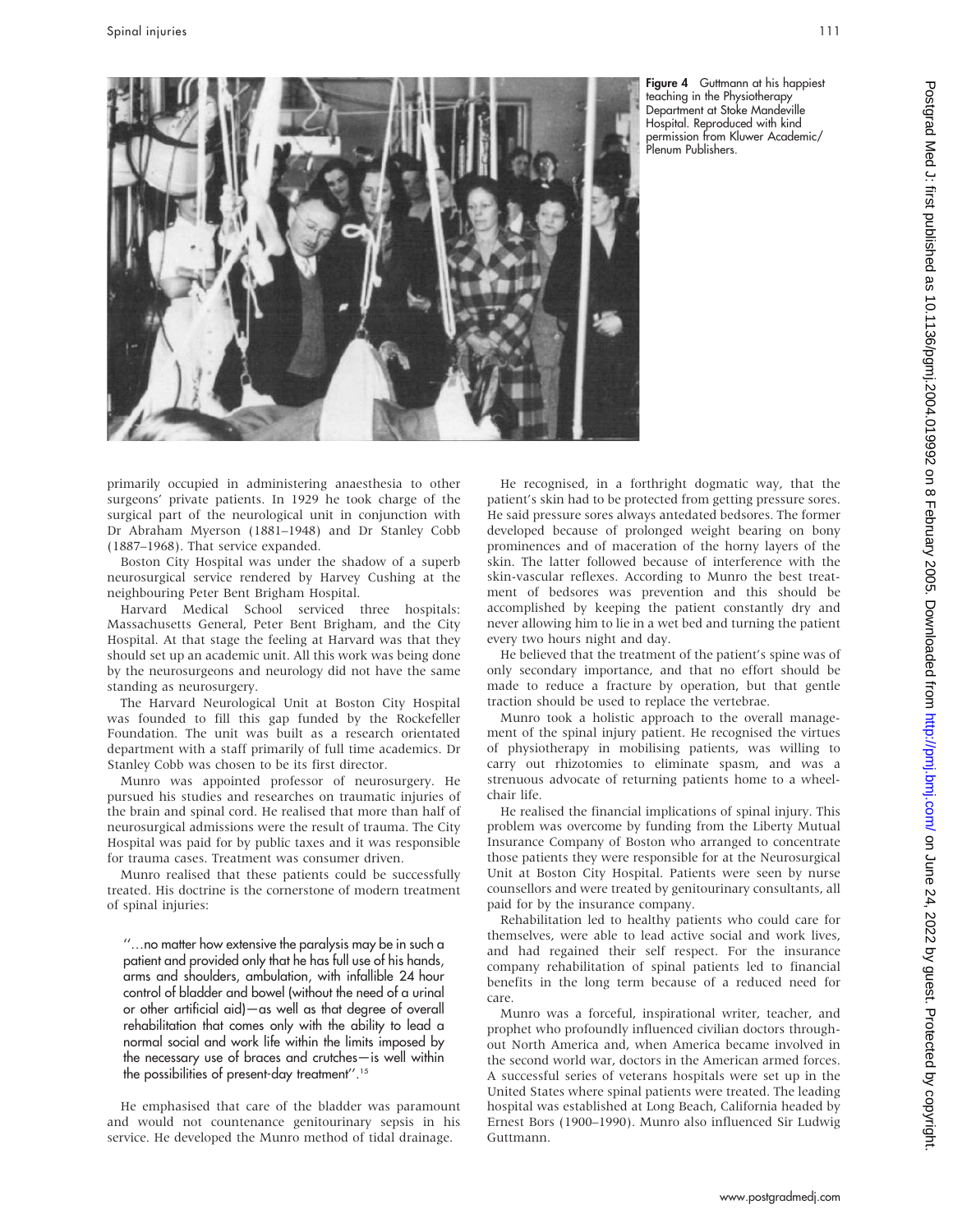

Figure 5 Intermittent catheterisation was carried out on the patient's bed. The trailing curtain makes asepsis questionable. Despite these limitations, magnificent work was done that pioneered the modern treatment of spinal injuries. Reproduced with kind permission from Kluwer Academic/ Plenum Publishers.

#### SECOND WORLD WAR

As Hitler's aggression spread across Europe, it was realised that a resumption of hostilities was inevitable. Unlike the first world war, when casualties had all been servicemen, many civilian casualties were anticipated because of the bombing.

Specialised orthopaedic units were established to deal with the many types of trauma. Provision was made to deal with peripheral nerve and spinal injuries cases.

In 1939 George Riddoch (1888–1947) was appointed consultant neurologist to the army with the rank of brigadier. More significantly, he was chairman of the Medical Research Council Committee on peripheral nerve injury with responsibility for setting up spinal injury units. He, like other doctors such as Geoffrey Jefferson (1886–1961), remembered his experience from the first world war. Riddoch had looked after patients with spinal injuries at the Empire Hospital during the first world war and had carried out fundamental work with Henry Head (1861–1940) on rehabilitation and the pathophysiology of spinal cord injuries. Just as second lieutenants in the infantry had returned to the second world war as generals, determined that there should be a different type of war with abolition of trench warfare and conservation of soldiers' lives, so Riddoch was determined that provision would be made for servicemen with spinal injuries.

Four units were designated to receive acute spinal casualities: Agnes Hunt and Robert Jones Hospital at Oswestry serving the Midlands, Royal National Orthopaedic Hospital, Stanmore serving London, EMS Hospital Winwick, Warrington serving the North West, and Bangour Hospital serving Scotland. These four units were set up in 1941. ''Incurable'' patients were to be transferred to long term units.

A unit was supposed to be established at the Nuffield Orthopaedic Hospital to serve the South of England but Professor Herbert Seddon (1903–1977) was unwilling to give up any beds so its opening was delayed until the opening of the second front when the National Spinal Injuries Centre was set up at Stoke Mandeville with Ludwig Guttmann as the first director.<sup>16</sup>

### LUDWIG GUTTMANN

Ludwig Guttmann (1899–1980) is regarded by many as the founder of the modern treatment of spinal injuries.

He was born in Silesia in 1899. He finished his schooling in 1918 and as part of his military service he was recruited as a medical orderly, working at the Accident Hospital for Coalminers (Knappsschafts-Lazarett) in his hometown of Königshütte, where Wagner had treated spinal injury patients 20 years previously. He had his first contact with a spinal injury patient, a miner, who he was told would be dead within a few weeks from pressure sores.

When the first world war ended he trained as a doctor and worked for Otfrid Foerster (1873–1941) in Breslau. Despite having worked successfully as first assistant to Foerster, Guttmann was expelled from his university appointment and his job in 1933 under the Nuremberg Laws and his title changed to ''Krankenbehandler'' (one who treats the sick). He was only allowed to treat Jewish patients at the Jewish Hospital in total isolation from the universities and academic medicine. The German Neurological Association was dissolved in 1934. Guttmann escaped to England with his family in 1939 and began work almost immediately as a research fellow at the Nuffield Department of Neurosurgery in Oxford. There too, he was not allowed to treat patients, as his neurosurgical operative skill (he was trained in the European and not the Cushing tradition) was not recognised.<sup>17</sup>

When Guttmann came to Stoke Mandeville in February 1944 to set up the spinal unit he was already armed with well established ideas on spinal cord physiology, neurosurgical techniques, and rehabilitation (fig 4). Despite being single handed, he insisted on having three research sessions to continue his work on sweating.<sup>18</sup>

He recognised, from his work in Germany on peripheral nerves, the need for:

- Specialised spinal units
- $\bullet$  Continuous treatment
- After care
- Immediate treatment by the appropriate specialist
- Thorough documentation
- Supervision of patients immediately after injury
- Late supervision
- Availability of public health service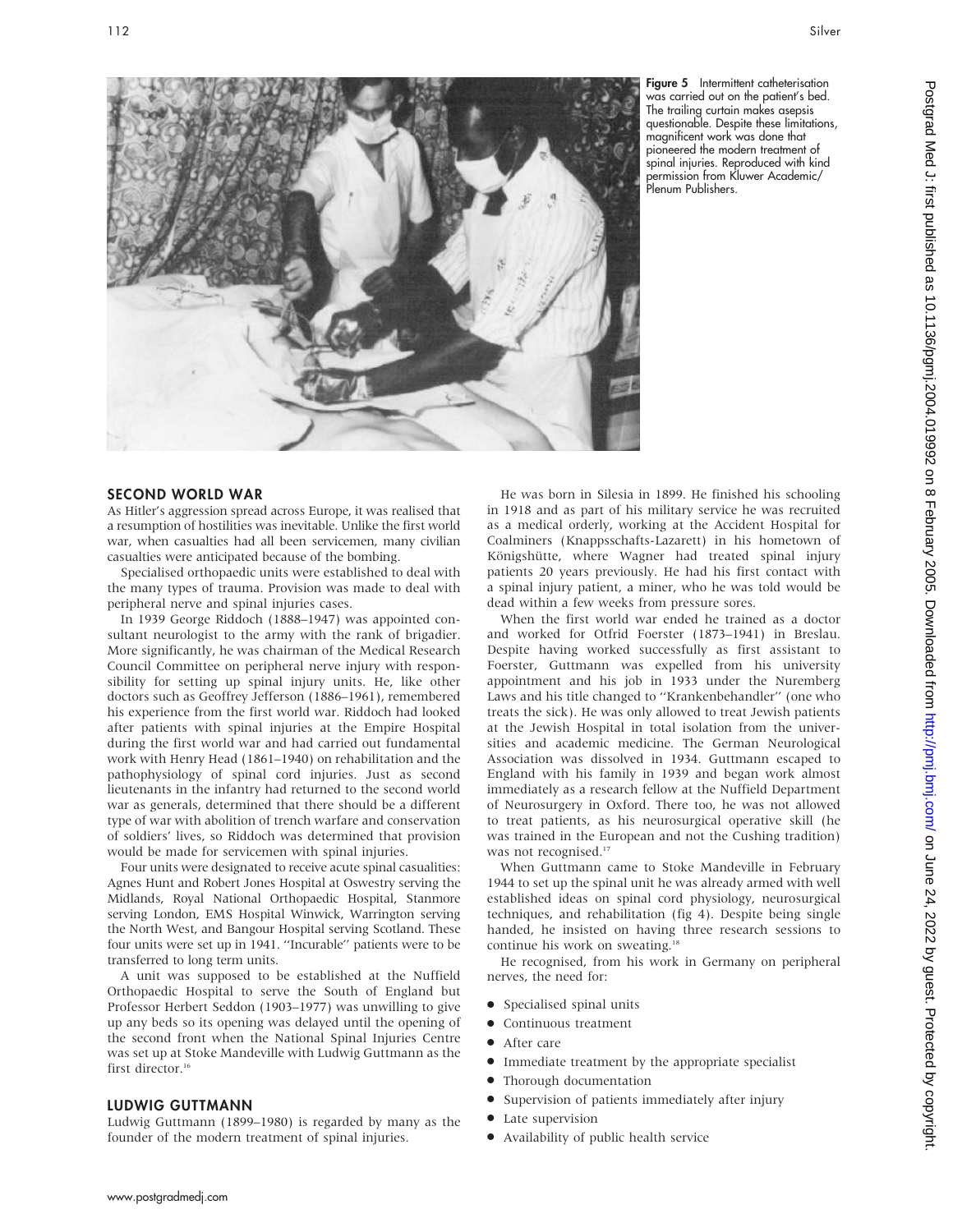| Date | Name                      | Comment                                                                                                                                                                                                                                                                                                                                                                                                                                                                                                                                                                                                                                                                                                                                                                      |
|------|---------------------------|------------------------------------------------------------------------------------------------------------------------------------------------------------------------------------------------------------------------------------------------------------------------------------------------------------------------------------------------------------------------------------------------------------------------------------------------------------------------------------------------------------------------------------------------------------------------------------------------------------------------------------------------------------------------------------------------------------------------------------------------------------------------------|
| 1944 | Prof G Gask <sup>21</sup> | Impressed by spirit of self help and cheerfulness. "Guttmann very good. Astonished to hear that patient can be<br>returned to the workplace".                                                                                                                                                                                                                                                                                                                                                                                                                                                                                                                                                                                                                                |
| 1944 | Dr Ferguson               | Chief Medical Officer-much impressed with what he saw                                                                                                                                                                                                                                                                                                                                                                                                                                                                                                                                                                                                                                                                                                                        |
| 1945 | Dr Dick                   | Commented on new methods being tried out, much better staffing but most important there was an attitude of hope                                                                                                                                                                                                                                                                                                                                                                                                                                                                                                                                                                                                                                                              |
| 1945 | Dr Riddoch <sup>22</sup>  | "I am personally satisfied that the work he has been doing is goodin fact his is the best spinal injury centre we<br>have got".                                                                                                                                                                                                                                                                                                                                                                                                                                                                                                                                                                                                                                              |
| 1945 | Mr C Lee                  | Patient who spoke of wonderful work being done by G and his assistant                                                                                                                                                                                                                                                                                                                                                                                                                                                                                                                                                                                                                                                                                                        |
| 1945 | Ministry of Health        | Recommended that all medical superintendents and some sisters should be sent to Stoke Mandeville                                                                                                                                                                                                                                                                                                                                                                                                                                                                                                                                                                                                                                                                             |
| 1945 | Doctor                    | "a wonderful show, he is of course madly enthusiastic and recommends that it be made THE centre for ALL<br>paraplegics. Very generous staff and limitless physiotherapy trainees".                                                                                                                                                                                                                                                                                                                                                                                                                                                                                                                                                                                           |
| 1945 | Dr Sykes                  | Desirous to visit Stoke Mandeville to see G's work                                                                                                                                                                                                                                                                                                                                                                                                                                                                                                                                                                                                                                                                                                                           |
| 1947 | Dr Nicoll                 | Comments on how appalling death rates were at Wharncliffe compared with the USA and Stoke Mandeville<br>Hospital                                                                                                                                                                                                                                                                                                                                                                                                                                                                                                                                                                                                                                                             |
| 1948 | Dr Seddon                 | "A very able German refugee, LG a pupil of Foerster has established a remarkable centreNo one in this country<br>has ever made a comparable contribution to the treatment of these dreadful cases. He has a waiting list of 80 and<br>needs more facilities".                                                                                                                                                                                                                                                                                                                                                                                                                                                                                                                |
| 1948 | $Dr$ Winner <sup>23</sup> | only the Ministry of Pensions Hospital can be regarded as satisfactory. He runs his unit very autocratically, he is a'<br>good showman. There is no question however that he has completely changed the face of the world for the<br>paraplegic pensioner, that his single minded enthusiasm has moved mountains and that his patients are almost<br>passionately grateful to him, his results speak for themselves and the difference in atmosphere between Stoke and<br>the other spinal centres is remarkable. Incredible as it sounds, a patient walks with his shoulder girdle and upper<br>trunk muscles. Exercises including definite drills designed to render patients independent eg. Dressing putting on<br>calipers and getting from bed to chair is 7 minutes!" |
| 1949 | Ministry of Health        | "A very efficient institution; other two units, Sheffield (Wharncliffe) and Liverpool (Winwick) are not up to Stoke<br>Mandeville's standard."                                                                                                                                                                                                                                                                                                                                                                                                                                                                                                                                                                                                                               |
| 1950 | Prof H Seddon             | They are requesting that a doctor be sent over to Stoke for training before going to Stanmore together with two<br>ward sisters and physiotherapists.                                                                                                                                                                                                                                                                                                                                                                                                                                                                                                                                                                                                                        |
| 1950 | Prof H Seddon             | "Dr Guttmann's experience must now be unique"                                                                                                                                                                                                                                                                                                                                                                                                                                                                                                                                                                                                                                                                                                                                |
| 1948 | Patient                   | "The hospital has come to be the principal spinal unit of the Ministry of Pensions and one of the largest spinal injury<br>centres in Europe"                                                                                                                                                                                                                                                                                                                                                                                                                                                                                                                                                                                                                                |

- $\bullet$  Cooperation of health service with Ministry of Pensions and employer
- Rehabilitation/work
- $\bullet$  Not to leave the patient alone in the reconditioning period

He adapted these peripheral nerve injury principles and expanded them to treat spinal patients.<sup>19</sup> He was determined and refused to accept that patients who were the hopeless and helpless should be cast on the human scrap heap.<sup>20</sup> He was a very inspiring man and made both patients and staff feel wanted and worthwhile. He motivated other people and his enthusiasm was infectious. He made people believe that they were part of something bigger than themselves, so staff and patients cooperated fully (fig 5). I have experienced this personally. He had been made to feel worthless while in Germany and in Oxford, so he had great empathy, sympathy, and charisma to motivate people to do the work. He showed leadership. Because of his force of personality he saw that things were done. At the outset and much to the staff's annoyance, he gave the order that all patients should be turned supine and prone or from one side to another, every two hours, night and day, waking or sleeping. To ensure that his orders were being carried out, he began appearing on the ward unexpectedly, at all hours. He bullied patients and staff and established a series of checks and monitors. He taught patients and staff and instituted research at all levels. He recognised the value of physiotherapy and at any early stage incorporated sport into rehabilitation. His work was acknowledged by contemporaneous accounts (table 1).

### **CONCLUSIONS**

Unquestionably Guttmann put the ideas together. Few of them were original. They were all in existence before and being practised by Wagner and Munro. It was his drive, his energy, his enthusiasm, his intolerance of carelessness, refusal to accept inefficiency and low standards of treatment, which wedded them together in a comprehensive treatment programme.

The setting up of specialised units and the early transfer of patients under one consultant who could take all the decisions was backed up by full therapeutic treatment where all specialties were available. This was the cornerstone of spinal injury management.

It is apparent that Wagner and Kocher had initiated these ideas and shown how it could be carried out but their ideas, possibly because of the advent of the first world war, were not continued. Foerster, apart from his great physiological work, incorporated physical methods of treatment, which was revolutionary. Munro at the City Hospital, Boston, Guttmann at Stoke Mandeville, and Bors at the Long Beach Veterans Hospital showed how the treatment could be successfully carried out. The credit for the development of the treatment lies with Munro who was the first to practise it. Munro set out a clear programme of treatment and arranged with the insurance companies to receive the spinal cases at his hospital. Unfortunately, he only had 10 beds but his publications were extremely influential, particularly with doctors treating American spinal injury casualties from the second world war and with Ludwig Guttmann. While Munro showed the way, it is Guttmann in the United Kingdom who instituted an integrated programme of treatment facilitated by the favourable structure of the health service.

Funding: none.

Conflicts of interest: none declared.

Further references can be found in my MD thesis The development of the modern ideas of treatment of spinal injuries, 2001, University of London and book History of the treatment of spinal injuries, 2003, Kluwer.

#### **REFERENCES**

- 1 Bennett G. Historical chapter. In: Howorth MB, Petrie JG, eds. Injuries of the spine. Baltimore: Williams and Wilkins, 1964:1–19.<br>2 **Cooper AP**, Cline H. Of wounds of the scalp. *Lancet* 1824;i:393–8.
- 
- 3 Bell Sir C. Observations on injuries of the spine and of the thigh bone. London: Thomas Tegg, 1824:73.
- 4 Curling TB. Essay on affection of the bladder in paraplegia. London Medical Gazette 1833;13:76–80.